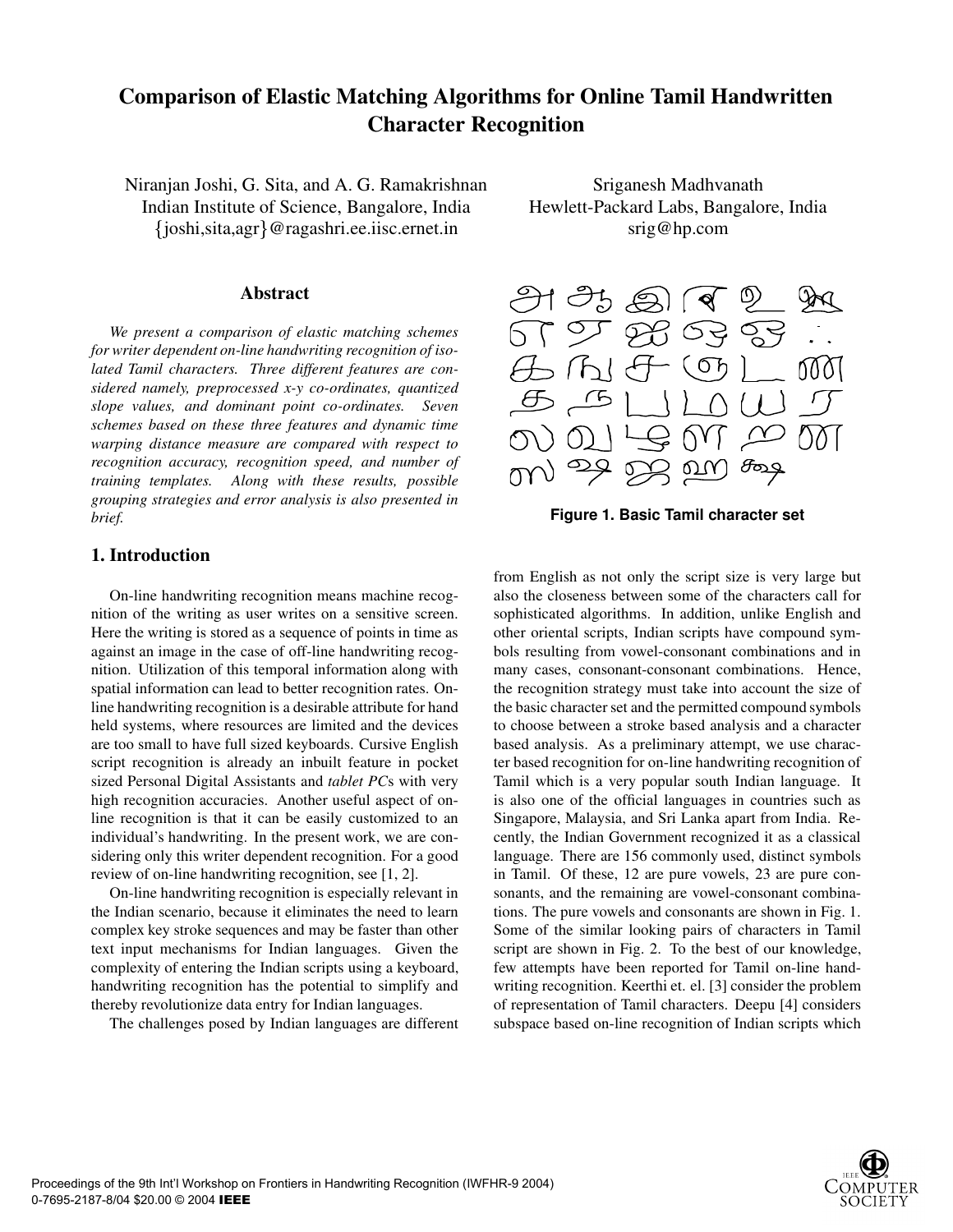$99\ \mathrm{AU} \otimes \mathrm{W} \otimes \mathrm{W} \otimes \mathrm{V}$ (a) (b) (c) (d) (e)

### **Figure 2. A few similar looking character pairs in Tamil script**

includes Tamil.

This work on on-line Tamil handwriting recognition is based on template based elastic matching algorithms. Advantage of elastic matching algorithms is that they do not require a relatively large amount of training data, making them suitable for writer dependent recognition. Many such methods of elastic matching have been reported [5, 6, 7]. However these algorithms have the disadvantage that their classification time increases linearly with the number of training samples. This may prove problematic particularly for real time applications. In this paper, we present the results of our experiments on three different features and seven different recognition schemes based on dynamic time warping (DTW). The choice of these schemes and their comparison is motivated by the following factors: number of training samples used, recognition accuracy, and recognition speed. Rest of the paper is organized as follows. Section 2 gives the details of the database that we have collected. Section 3 describes preprocessing methods. Section 4 describes three different features that we have used. Dynamic time warping is introduced in brief in Section 5 along with seven different recognition schemes based on it. Section 6 gives experimental results and our discussion on it. Finally, Section 7 summarizes few important observations and concludes the paper.

#### **2. Database Collection**

The iPAQ pocket PC (ARM processor running on Win CE operating system) is used for data collection. Sampling rate for this device is 90 points per second. A database of 20 writers, each writing all 156 characters ten times, is collected. Each character is written in a separate box, which obviates the need for character segmentation. In this work, we are attempting writer dependent recognition. Therefore, out of the ten data samples of a particular class for a given writer, up to seven samples are used as training set to model a class and the rest are used for testing.

# **3. Preprocessing and Normalization**

Pen-up and pen-down information is recorded as an integral part of the data-acquisition. This facilitates us to track the number of strokes and their order in each character. The

initial number of pen-down points varies roughly between 50 and 200 points for different characters.

The input data, which is uniformly spaced in time, is resampled to obtain a constant number of points uniformly sampled in space. The total length of trajectory is divided by the number of intervals required after resampling. The resampled characters are represented as a sequence of points  $[x_n, y_n]$ , regularly spaced in arc length. Uniform resampling results in 60 points for all characters. Special care has been taken for re-sampling characters with multiple strokes in order to preserve the proportion of the strokes. In such cases, the re-sampling for any given stroke is done as a fraction of the length of the stroke to the total length of the character. Two methods are tried for finding the number of re-sampled points in each stroke. One is to find the length of each stroke and re-sample each stroke according to the ratio of stroke length to total length of the character. Second method takes the average length of that stroke in the full database among the characters having same number of strokes. It is found to give better performance because it is observed that some sort of uniformity exists across all characters which have the same number of strokes.

To reduce the effect of noise, the X and Y coordinate sequences are separately smoothed, using a 5-tap low pass Gaussian filter. Each stroke is smoothed independently.

$$
x_n^{filt} = w_n * x_n^{orig}
$$
  
\n
$$
y_n^{filt} = w_n * y_n^{orig}
$$
  
\n
$$
w_n = \frac{e^{-\frac{n^2}{2\sigma^2}}}{(N-1)/2} e^{-\frac{n^2}{2\sigma^2}}
$$
  
\n
$$
n = -(N-1)/2
$$

where,  $w_n$ 's are filter coefficients. The characters are normalized by centering and rescaling. Features obtained from the thus pre-processed characters are used for building the recognizer.

#### **4. Feature extraction**

We experiment on three different features.

#### . **Preprocessed x-y co-ordinates:**

The preprocessed x-y co-ordinates are used as features. Let P be the preprocessed character with 60 points.

$$
P = \{p_i\}
$$
, where,  $i = 1, ..., 60$  and,  
 $p_i = (x_i, y_i)$ 

Note that feature dimension is 120 for this case.

#### . **Quantized slopes:**

This feature is also referred to as direction primitives. In order to get these features, we first find the slope angle of the segment between two consecutive points of  $P$  as,

$$
\theta_i = \tan^{-1} \left( \frac{y_{i+1} - y_i}{x_{i+1} - x_i} \right)
$$

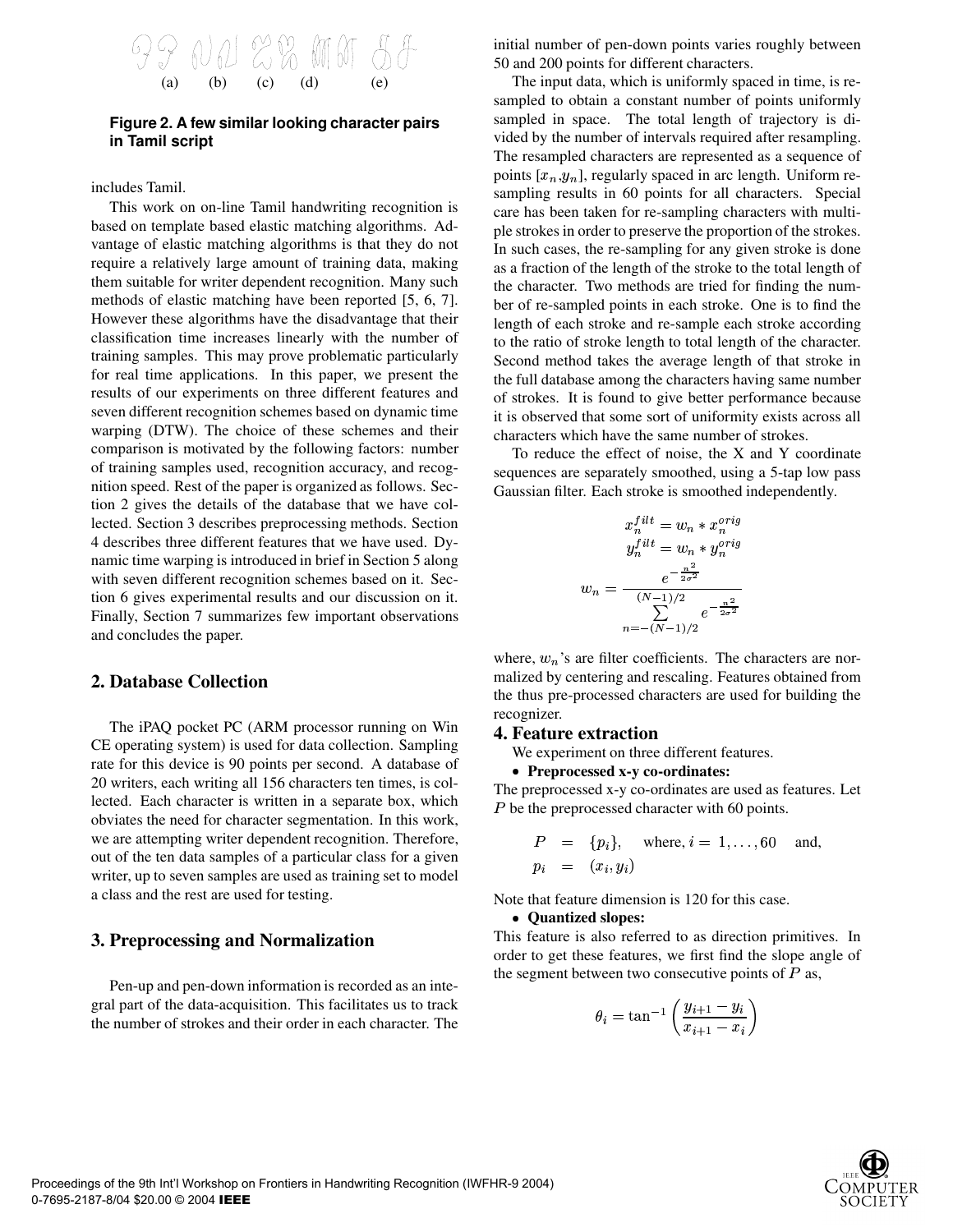The slope angle obtained is quantized uniformly into 8 levels (see Fig. 3 ), to make this feature invariant to noise. Let  $Q$  be the set of quantized slope values corresponding to given  $P$ . Then,

$$
Q = \{q_i\}, \text{ where, } i = 1, \dots, 60 \text{ and } q_i \in \{0, \dots, 7\}
$$

The dimension of this feature is 60.



#### **Figure 3. Quantization of slope values**

#### . **Coordinates of Dominant points:**

Dominant points of a character  $P$  are those points where the slope values  $q_i$  change noticeably. A point  $p_i$  of P is said to be a dominant point, if the following two conditions are both satisfied:

$$
(q_{i+1} - q_i + 8) \% 8 \geq CT
$$
 and (1)

$$
(q_i - q_{i+1} + 8) \% 8 \geq CT \tag{2}
$$

where,  $CT$  is *Curvature Threshold*,  $2 \leq i \leq 59$ , and any point as a dominant point; it can take any value from is modulo operator.  $CT$  is the threshold for retaining the set  $\{0, \ldots, 4\}$ . By default, the first and last points of P are considered dominant points. Fig. 4 illustrates this concept. As  $CT$  increases, the structure of the character becomes coarser and vice versa. The dimension of this feature varies from one template to another, according to the inherent complexity of the character and how it has been written. This derived feature implicitly uses slope information along with the explicit use of *x-y* co-ordinate information.



**Figure 4. Dominant points of a character for different**  $FI$  **values.** (a)  $CT = 0$ , (b)  $CT = 1$ , **(c)**  $CT = 2$ .

# **5. Character Recognition Schemes**

This section describes seven distinct recognition schemes based on DTW. Being an elastic matching technique, DTW allows to compare two sequences of different

 $P_i \subseteq \{0, \ldots, T\}$  quences A and B of lengths m and n, respectively, using lengths. This is especially useful to compare patterns in which rate of progression varies non-linearly, which makes similarity measures such as Euclidean distance and crosscorrelation unusable. Here, time alignment is carried out using dynamic programming concepts. To align two se-DTW, we construct an  $n \times m$  matrix, whose  $(i, j)$ th element contains the *cost measure* of dissimilarity between the two points  $a_i$  and  $b_j$ . Each matrix element  $(i, j)$  corresponds to the alignment between the points  $a_i$  and  $b_j$ ; once this matrix is created, an optimal warping path  $W$  is selected which is a contiguous set of matrix elements that defines a mapping between  $A$  and  $B$ . The  $k$ th element of  $W$  is defined as,  $w_k = (i, j)_k$ , where  $W = w_1, w_2, \dots, w_k, \dots, w_K$  and  $K$  is the length of warping path. See Fig. 5 for more details. The warping path is subjected to several constraints such as, boundary conditions, continuity, monotonicity, and windowing [8].



*j m* **Figure 5. Illustration of warping path**

The DTW dissimilarity measure (or *distance*) between two sequences  $A$  and  $B$  is given by,

$$
D(A, B) = \min_{\mathcal{W}} \left[ \sum_{k=1}^{K} w_k / K \right] \tag{3}
$$

where,  $W$  is a set of all possible warping paths under given constraints. The minimization in Eqn. 3 is carried out using dynamic programming techniques. The following recurrence relation is used to find the DTW distance between two sequences,

$$
\gamma(i,j) = d(i,j) + \min{\gamma(i-1,j),\n\gamma(i,j-1), \gamma(i-1,j-1)}
$$
\n(4)

where,  $\gamma(i, j)$  is cumulative distance up to the current element,  $d(i, j)$  is *cost measure* of dissimilarity between *i*th and  $j$ th point of the two sequences.

#### **5.1. Basic schemes**

The following four schemes employ single stage procedures for recognition and hence we refer to them as *basic schemes*. The choice of these schemes is motivated by their possible use in real time applications.

#### . **Scheme 1:**

This scheme uses preprocessed *x*-y co-ordinates as features.

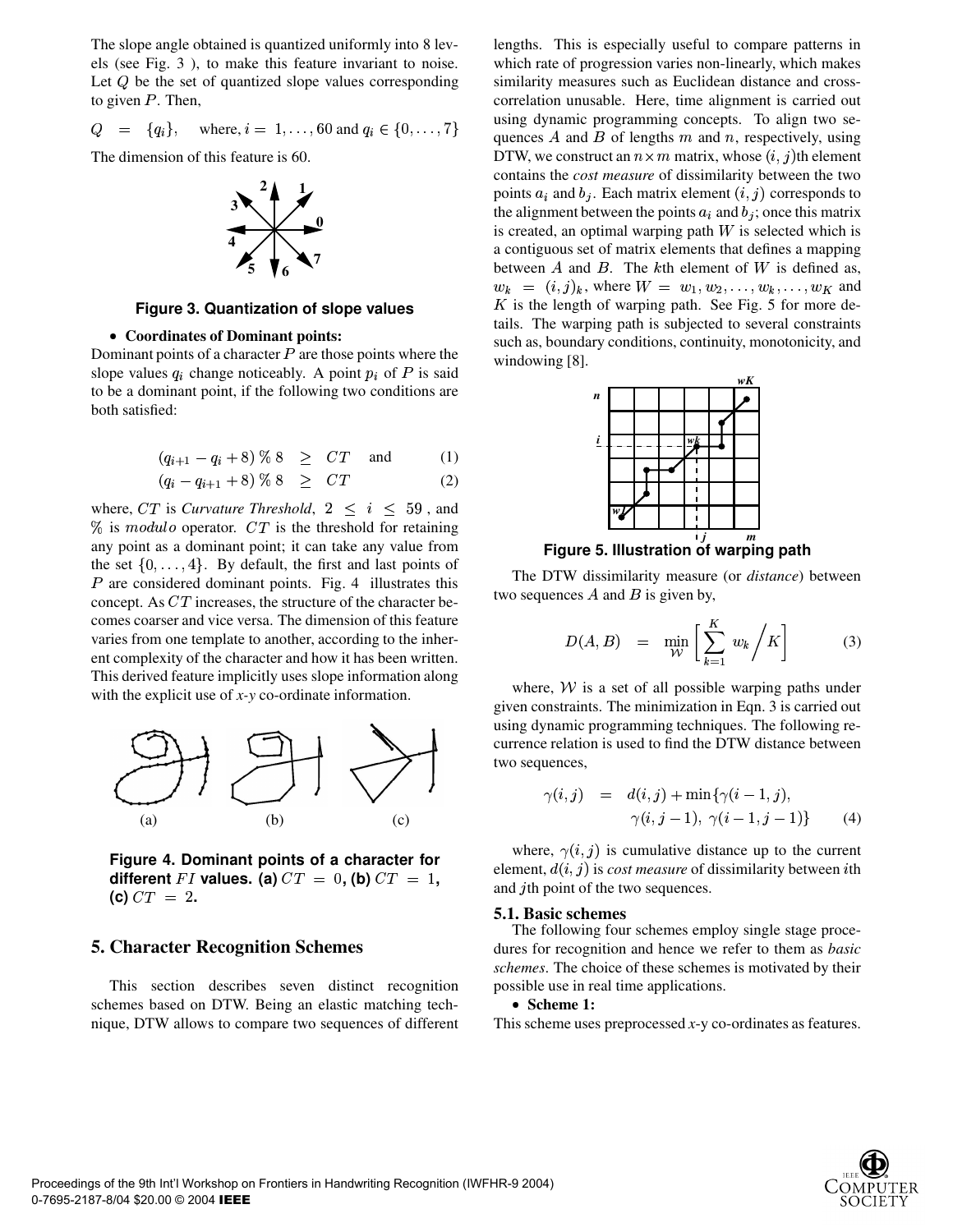Euclidean distance is used as *cost measure* of dissimilarity between two points of feature vector. DTW distance between test pattern and templates is used in a nearest neighbor classifier. Computational complexity of this method is  $O(M^2N)$  where M is the length of the sequence and N is post-classi  $\sim$  set of  $\sim$  set of  $\sim$  set of  $\sim$ the total number of training templates across all the classes.

### . **Scheme 2:**

This scheme uses quantized slope values as features. A fixed cost matrix, given by Table 1, is used to find out *cost measure* of dissimilarity between two quantized slopes. DTW distance measure and nearest neighbor classifier are used for classification. Even though the computational complexity is the same as that for *scheme 1*, Euclidean distance calculation is replaced by the simple table look-up operation and hence overall speed is expected to improve.

# **Table 1. Cost measure matrix for quantized slope values**

|                | $\overline{0}$ | $1 \t2 \t3 \t4 \t5$                                             |  | 6                                                                           |     |
|----------------|----------------|-----------------------------------------------------------------|--|-----------------------------------------------------------------------------|-----|
|                |                | $0 \begin{array}{cccccc} 0 & 0.4 & 0.7 & 1 & 1 & 1 \end{array}$ |  | 0.7                                                                         | 0.4 |
| 1 <sup>1</sup> |                |                                                                 |  | 0.4 0 0.4 0.7 1 1 1 0.7                                                     |     |
|                |                |                                                                 |  | $2 \mid 0.7 \quad 0.4 \quad 0 \quad 0.4 \quad 0.7 \quad 1 \quad 1 \quad 1$  |     |
|                |                |                                                                 |  | $3 \begin{bmatrix} 1 & 0.7 & 0.4 & 0 & 0.4 & 0.7 & 1 & 1 \end{bmatrix}$     |     |
|                |                |                                                                 |  | $4 \mid 1 \quad 1 \quad 0.7 \quad 0.4 \quad 0 \quad 0.4 \quad 0.7 \quad 1$  |     |
|                |                |                                                                 |  | $5 \begin{array}{cccccc} 1 & 1 & 1 & 0.7 & 0.4 & 0 & 0.4 & 0.7 \end{array}$ |     |
| 6              |                |                                                                 |  | 0.7 1 1 1 0.7 0.4 0 0.4                                                     |     |
|                |                |                                                                 |  |                                                                             |     |

# . **Scheme 3:**

This scheme uses dominant point *x-y* co-ordinates as features. CT is set to 1. The rest of the procedure is same as that for *scheme 1*. Computational complexity for this scheme is  $O(N^2N)$  where  $\tilde{M} < M$ . As a result, considerable improvement in the recognition speed is expected. This scheme is completely equivalent to *scheme 1* if we set CT to  $0$ .

# . **Scheme 4:**

This scheme uses preprocessed *x-y* co-ordinates as features and Euclidean distance as *cost measure*. The difference between this scheme and *scheme 1* is that here warping path is forced to follow diagonal path of the warping matrix. Hence this is a one to one or *rigid* matching scheme. Nearest neighbor classifier is used for classification purposes. Computational complexity of this scheme is  $O(MN)$ . Hence is to  $N$ ). Hence is t this is the fastest scheme among four basic schemes.

**5.2. Hybrid schemes**<br>The other three schemes are combinations of the above four basic schemes. Each of the following three *hybrid schemes* accomplishes the recognition task in two stages. The first stage is a *pre-classification* stage with low computational complexity and selects top 5 choices as its output. Second stage selects the output from these 5 choices and provides *post-classification*.

#### . **Scheme 5:**

This scheme uses quantized slope based classifier described in *scheme 2* at the pre-classification stage and preprocessed *x-y* co-ordinate based classifier described in *scheme 1* at the post-classification stage.

### . **Scheme 6:**

This scheme uses dominant point co-ordinates based method described in *scheme 3* at both of its stages. In the pre-classification stage,  $CT$  is set to 2 and in the post-classification stage, it is reduced to 1. We refer to this scheme as *hierarchical* dominant point based scheme, where dominant points are selected by gradually reducing CT value. At high values of CT, computational complexity is low but the structure of the character is also coarse, which suits the first stage of classification.

# . **Scheme 7:**

This scheme uses rigid matching scheme based on preprocessed *x-y* co-ordinates (*scheme 4*) at its pre-classification stage. Post-classification uses elastic matching scheme based on preprocessed *x-y* co-ordinates (*scheme 1*). Higher computational complexity of DTW is due to its elastic matching capability. The idea here is therefore to gradually switch from rigid matching to elastic matching.

# **6. Experimental Results and Discussion**

In this section, we present the results of our experiments. We study the performance of these schemes with respect to three criteria: average recognition accuracy, average recognition speed, and number of training templates used per class. Average recognition accuracy is found out by dividing the number of correctly recognized test patterns by the total number of test patterns. Average recognition speed is calculated by dividing the number of test patterns recognized by the total time taken and its unit is characters per second. While the first criterion evaluates effective recognition capability of a scheme under consideration, the remaining two are important for studying effectiveness of that scheme in real time applications. All the results are obtained on a machine with Intel P4 processor (1.7 GHz) and 256 MB RAM.

First we present the results for the basic schemes (*schemes 1-4*). Our main intention to study these methods is to find their suitability for hybrid schemes. Therefore, average recognition accuracy is given up to top 5 choices. In this experiment, we use 7 training templates per class. Table 2 gives the results for the basic schemes. We notice that the recognition accuracy for *scheme 1* is the highest. However, recognition speed is the lowest. This fact is attributed to the inherent computational complexity of DTW distance based methods. Low accuracy of *scheme 2* implies that quantized slope values by themselves do not work as a feature for the problem at hand, though they provide

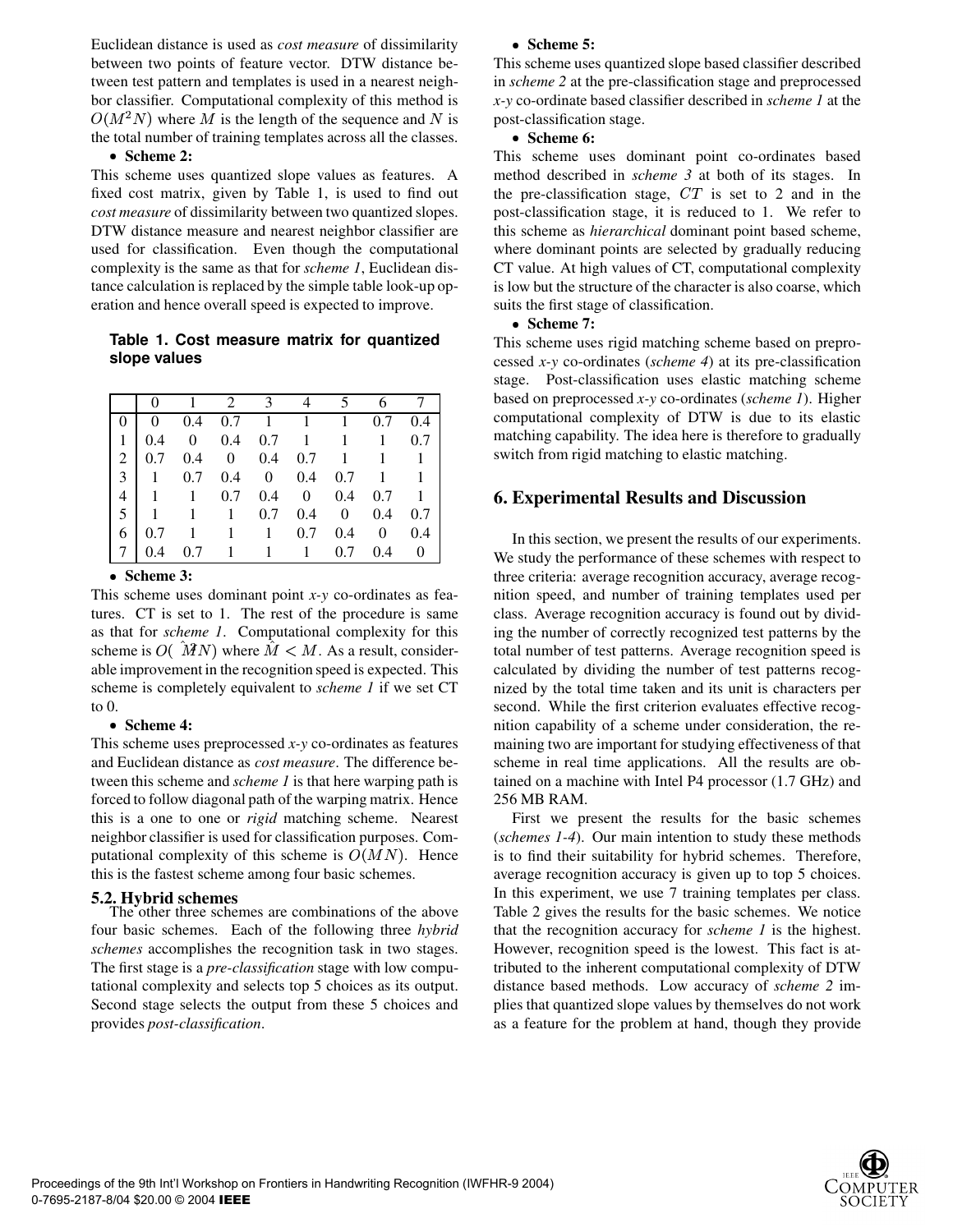**Table 2. Recognition results for basic schemes (20 writers; 7 training and 3 test patterns /writer)**

| Scheme | top 1  | top 2  | $top\$ | top 4  | top 5  | Speed   |
|--------|--------|--------|--------|--------|--------|---------|
|        | $(\%)$ | $(\%)$ | $(\%)$ | $(\%)$ | $(\%)$ | (chs/s) |
|        | 96.30  | 99.22  | 99.50  | 99.64  | 99.69  | 1.69    |
| 2      | 88.22  | 96.21  | 97.85  | 98.51  | 98.87  | 3.31    |
| 3      | 94.89  | 98.51  | 98.93  | 99.09  | 99.15  | 5.83    |
|        | 90.65  | 96.37  | 97.69  | 98.20  | 98.49  | 67.39   |



**Figure 6. Recognition accuracy vs. number of training samples for the hybrid schemes**

small gain in recognition speed. However, high accuracy and improved recognition speed of *scheme 3* suggests that implicit use of quantized slope values is useful for recognition. *Scheme 4* exhibits fairly low accuracy, which may be due to the fact that Tamil characters are more curved in nature and only rigid matching is not sufficient for their recognition. However, top 5 choice accuracy is reasonably high for all of them. Hence *schemes 2-4* can be used as the first stage of a two stage classification strategy.

Next, we present the results for the hybrid schemes (*schemes 5-7*). Figures 6 and 7 show the performance of hybrid schemes in terms of accuracy and recognition speed, respectively, against number of training templates used. We notice that *schemes 5* and *7* perform equally well in the region where training templates are more, with the maximum accuracy of 95.89%. However recognition speed for*scheme 5* is much lower than that of *scheme 7*. On the other hand, *scheme 6* shows lower recognition accuracies than the other two methods. This is possibly because the process of extraction of dominant points may result in removal of some useful information, which in turn leads to increased error rate. But it has better recognition speed than *scheme 5* and hence it is more useful for real time application purposes. Moreover, recognition accuracies can be improved to some extent by increasing the number of top choices selected at



**Figure 7. Recognition speed vs. number of training samples for the hybrid schemes**



**Figure 8. Average number of dominant points vs. character class**

pre-classification level, at the cost of reduced recognition speed. Secondly, we notice that all the schemes show the same general behavior with respect to recognition accuracy. Graphs in Fig. 6 do not show saturation at high values of the number of training templates. And hence it is expected that, in general, recognition accuracy will improve with the increase in number of training templates, though at the cost of recognition speed. The graphs also show remarkable decrease in recognition accuracy below 3 training templates per class. A possible reason for this may be that most of the writers adopt two or more writing styles for some characters. This variability is completely disregarded when less number of training templates are used.

Fig. 8 shows how the average number of dominant points varies with character classes. We note that preprocessed characters contain 60 points (represented by *line 1*) where as the number of extracted dominant points from each character is much smaller. Specifically, a given character may contain as high as 40 and as less as 10 dominant points. Average number of dominant points that a character contains is around 25. Since dominant points are the points with "high